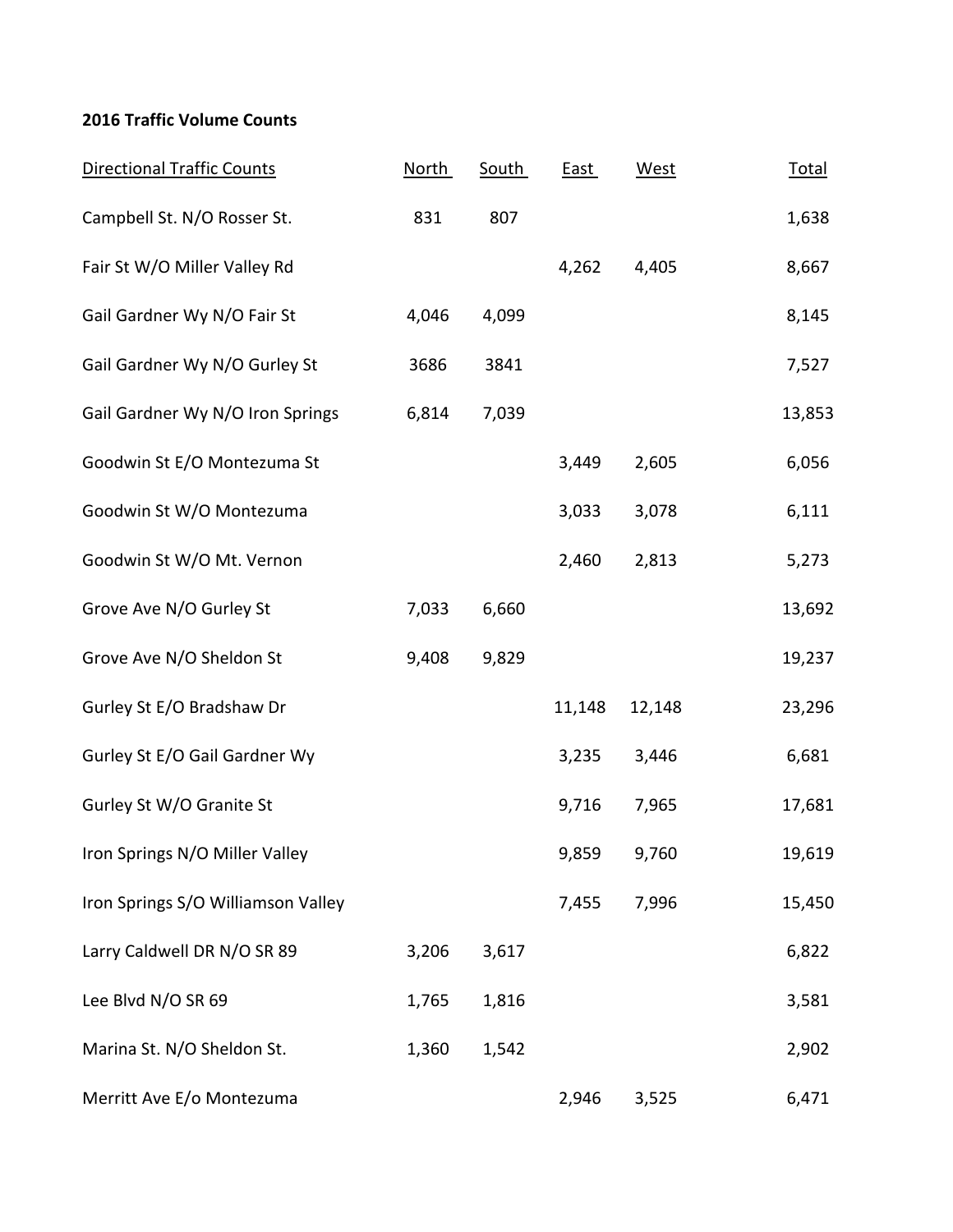| Directional Traffic Counts           | North  | South  | <b>East</b> | West   | <b>Total</b> |
|--------------------------------------|--------|--------|-------------|--------|--------------|
| Miller Valley Rd N/O Fair St         | 9,625  | 10,626 |             |        | 20,251       |
| Montezuma N/O Gurley St              | 8,274  | 8,035  |             |        | 16,309       |
| Montezuma S/O Gurley St              | 4,818  | 5,092  |             |        | 9,910        |
| Montezuma N/O Merritt Ave            | 12,188 | 11,747 |             |        | 23,935       |
| Montezuma N/O Sheldon St             | 11,312 | 11,851 |             |        | 23,163       |
| Montezuma S/O Sheldon St             | 7,969  | 8,401  |             |        | 16,370       |
| Park Ave S/O Gurley St               | 2,521  | 3,424  |             |        | 5,945        |
| Pioneer Prkwy E/O Williamson Valley  |        |        | 2,510       | 2,908  | 5,418        |
| Pioneer Prkwy W/O Willow Creek Rd    |        |        | 2,997       | 3,318  | 6,314        |
| Pleasant S/O Sheldon St              | 914    | 935    |             |        | 1,849        |
| Prescott Lakes Prkwy N/O Smoketree   | 3,079  | 4,176  |             |        | 7,255        |
| Prescott Lakes Prkwy N/O SR 69       | 7,638  | 7,261  |             |        | 14,899       |
| Prescott Lakes Prkwy E/O SR 89       |        |        | 8,706       | 7,775  | 16,481       |
| Prescott Lakes Prkwy W/O SR 89       |        |        | 3,919       | 3,465  | 7,388        |
| Prescott Lakes Prkwy S/O Willow Lake | 1,949  | 2,228  |             |        | 4,177        |
| Rosser E/O Campbell Ave              |        |        | 1,870       | 1,953  | 3,823        |
| Rosser St E/O Demerse                |        |        | 2,392       | 2,415  | 4,807        |
| Rosser St E/O Willow Creek           |        |        | 2,914       | 3,112  | 6,026        |
| Rosser St W/O SR 89                  |        |        | 2,401       | 2,406  | 4,807        |
| Rosser St W/O States St              |        |        | 1,652       | 1,558  | 3,210        |
| SR69 W/O Overland Trl                |        |        | 22,521      | 21,440 | 43,961       |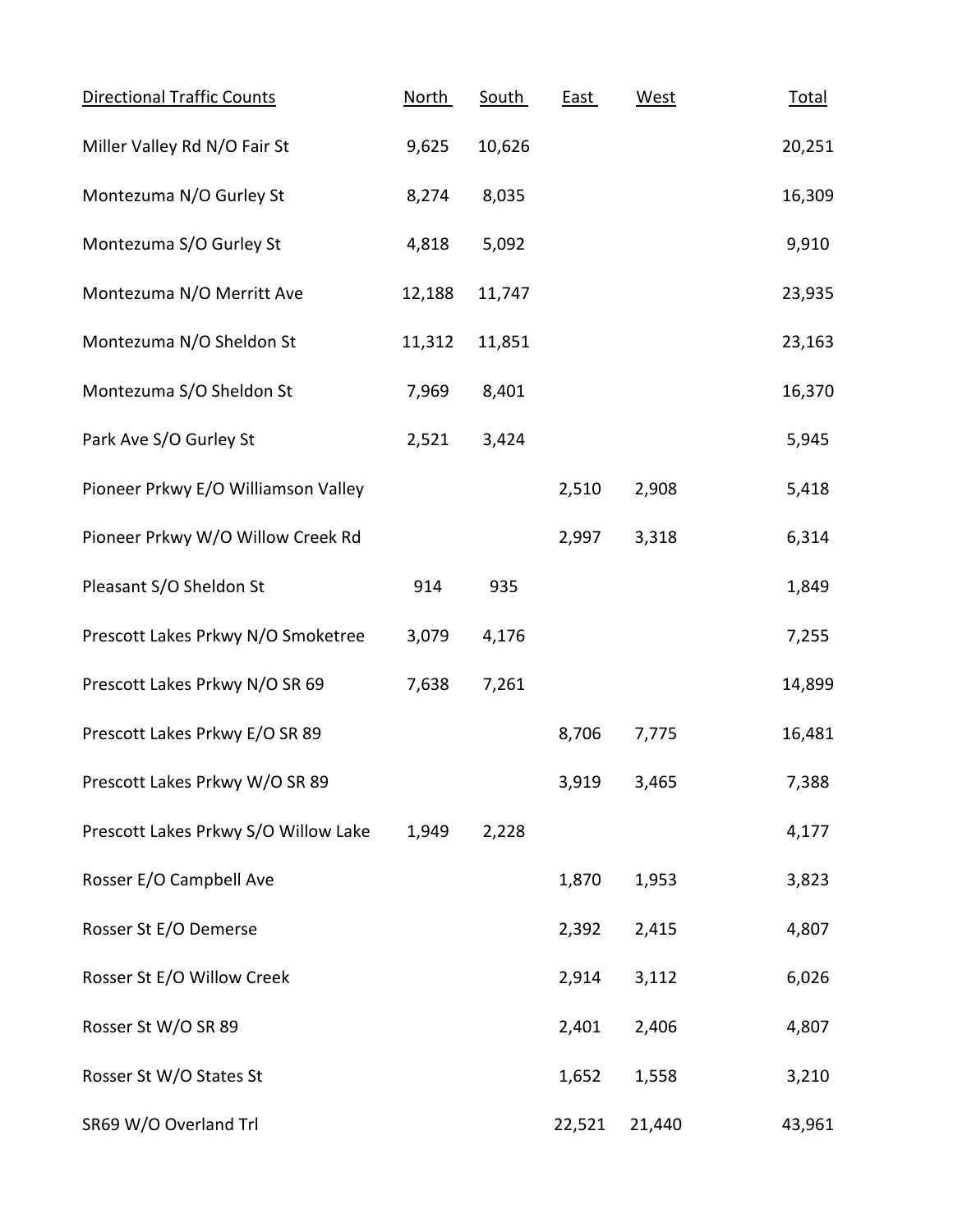| <b>Directional Traffic Counts</b>   | <b>North</b> | South | <b>East</b> | <b>West</b> | <b>Total</b> |
|-------------------------------------|--------------|-------|-------------|-------------|--------------|
| SR 89 S/O Pioneer Prkwy             | 7,076        | 7,270 |             |             | 14,325       |
| SR 89 S/O Prescott Lakes Prkwy      | 8,957        | 8,235 |             |             | 17,192       |
| SR89 S/O Rosser St                  | 8,200        | 8,376 |             |             | 16,576       |
| SR89 N/O Willow Lake Rd             | 8,180        | 8,638 |             |             | 16,818       |
| SR 89 S/O Willow Lake Rd            | 9,038        | 9,273 |             |             | 18,311       |
| Sheldon St E/O Grove Ave            |              |       | 2,933       | 3,692       | 6,625        |
| Sheldon St W/O Marina st            |              |       | 11,326      | 9,820       | 21,146       |
| Sheldon St. W/O Marston             |              |       | 13234       | 14529       | 27,761       |
| Sundog Ranch Rd N/O Prescott Lakes  | 905          | 949   |             |             | 1,854        |
| Sundog Ranch Rd S/O Prescott Lakes  | 145          | 172   |             |             | 317          |
| Smoketree Lane E/O Sequioa          |              |       | 1,900       | 1,993       | 3,892        |
| Smoketree Lane E/O Willow Creek     |              |       | 1,834       | 1,933       | 3,767        |
| Sylvan Dr E/O Williamson Valley Rd  |              |       | 118         | 108         | 226          |
| Whipple St E/O Miller Valley/WCR    |              |       | 11,411      | 12,178      | 23,589       |
| Whipple St W/O Ruth St              |              |       | 9,859       | 9,519       | 19,378       |
| White Spar Rd S/O Haisley Rd        | 1,615        | 1,805 |             |             | 3,420        |
| White Spar Rd S/O Copper Basin Rd   | 3,546        | 3,624 |             |             | 7,170        |
| Williamson Valley S/O Pioneer Prkwy | 4,538        | 4,488 |             |             | 9,025        |
| Willis St E/O Montezuma St          |              |       | 2,097       | 1,969       | 4,066        |
| Willis St W/O Montezuma St          |              |       | 3,183       | 3,353       | 6,536        |
| Willow Creek N/O Whipple St/ISR     |              |       | 10,941      | 11,912      | 22,853       |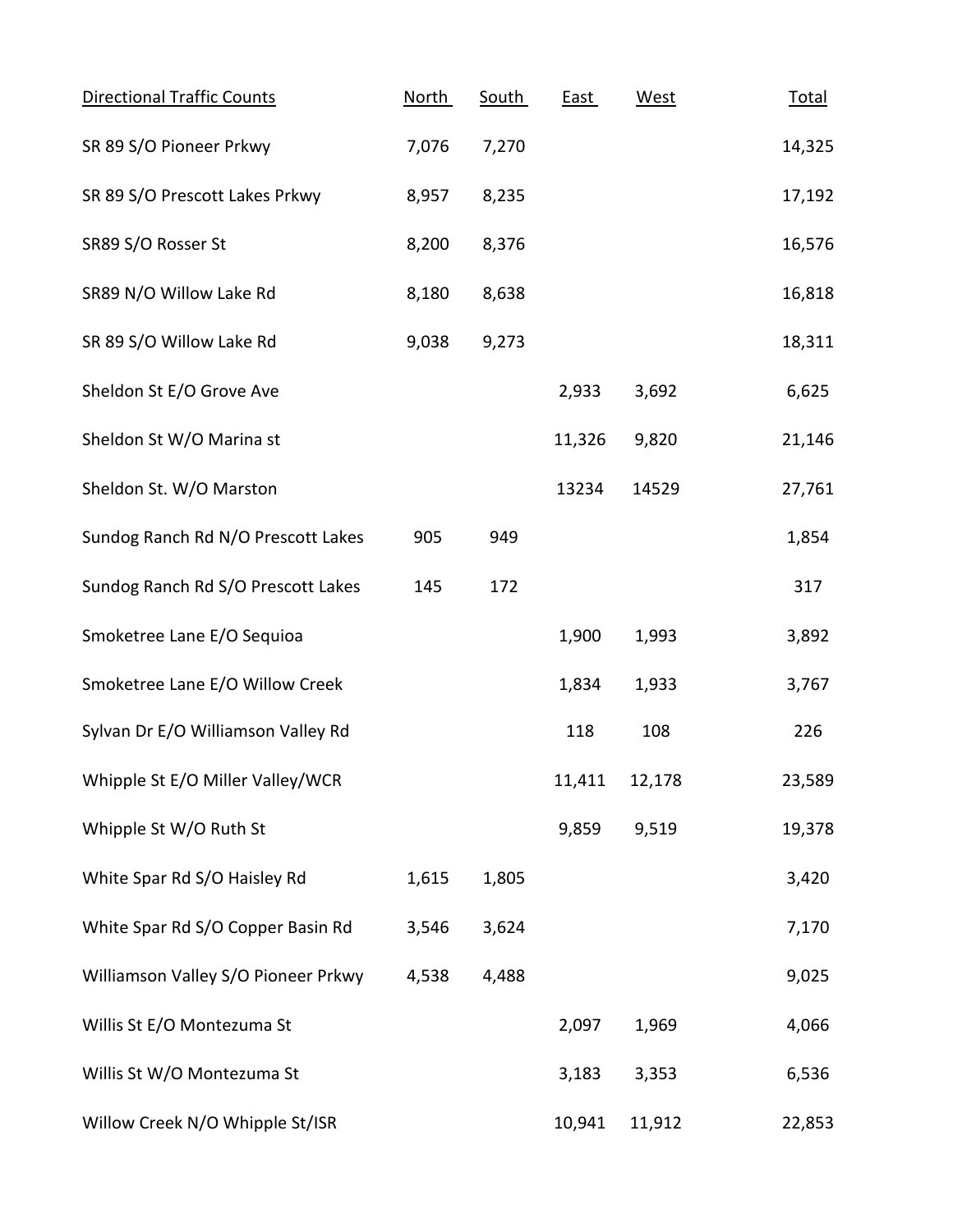| Directional Traffic Counts                      | <b>North</b> | South  | <b>East</b> | West   | <b>Total</b> |
|-------------------------------------------------|--------------|--------|-------------|--------|--------------|
| Willow Creek N/O Green Ln                       | 13,573       | 13,630 |             |        | 27,203       |
| Willow Creek S/O Green Ln                       | 13,421       | 13,357 |             |        | 26,778       |
| Willow Creek S/O Heritage Park Rd               | 10,995       | 12,061 |             |        | 23,010       |
| Willow Creek N/O Smoke Tree Ln                  | 13,603       | 13,535 |             |        | 27,155       |
| Willow Creek N/O Willow Lake Rd                 | 14,012       | 15,859 |             |        | 29,871       |
| Willow Creek S/O Willow Lake Rd                 | 13,985       | 15,538 |             |        | 29,522       |
| Willow Lake E/O Prescott Lakes                  |              |        | 2,847       | 2,784  | 5,630        |
| Willow Lake W/O Prescott Lakes                  |              |        | 2,768       | 2,339  | 5,107        |
| Willow Lake W/O SR 89                           |              |        | 2,708       | 2,470  | 5,178        |
| Willow Lake E/O Willow Creek                    |              |        | 7,091       | 6,395  | 13,486       |
| <b>Signalized Intersections Approach Totals</b> |              |        |             |        |              |
| <b>Gurley St &amp; McCormick St</b>             | 1,418        | 511    | 6,829       | 6,371  | 15,128       |
| Gurley St & Park Ave                            | 2,521        | 6,660  | 3,406       | 6,465  | 19,051       |
| Montezuma St & Carleton                         | 6,785        | 5,957  | 155         | 2,126  | 15,023       |
| Montezuma St & Goodwin St                       | 6,252        | 5,123  | 3,033       | 2,605  | 17,013       |
| Miller Valley Rd & Fair St                      | 9,864        | 10,626 | 4,262       | 3,615  | 28,367       |
| Prescott Lakes Prky & Smoketree Ln              | 4,034        | 4,176  | 1,208       |        | 9,417        |
| Prescott Lakes Prky & Sundog Ranch              | 6,877        | 7,583  | 148         | 1,070  | 15,677       |
| Prescott Lakes Prky & Willow Lake Rd            | 1,949        |        | 3,389       | 1,794  | 7,134        |
| Sheldon St & Pleasant St                        | 914          | 2,930  | 10,590      | 12,402 | 26,835       |